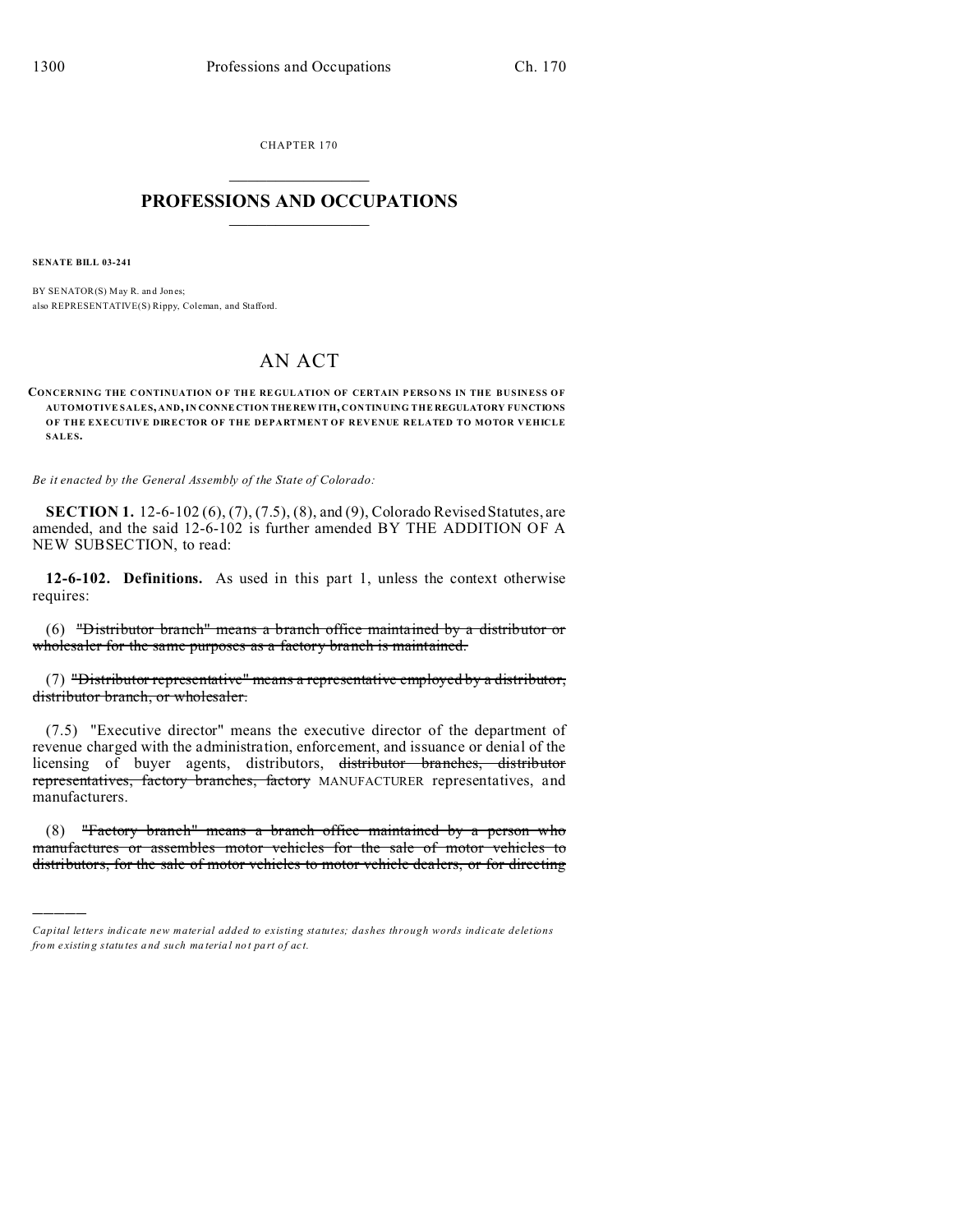or supervising in whole or in part its representatives.

(9) "Factory representative" means a representative employed by a person who manufactures or assembles motor vehicles or by a factory branch for the purpose of making or promoting the sale of its motor vehicles or for supervising or contacting its dealers or prospective dealers.

(11.5) "MANUFACTURER REPRESENTATIVE" MEANS A REPRESENTATIVE EMPLOYED BY A PERSON WHO MANUFACTURES OR ASSEMBLES MOTOR VEHICLES FOR THE PURPOSE OF MAKING OR PROMOTING THE SALE OF ITS MOTOR VEHICLES OR FOR SUPERVISING OR CONTACTING ITS DEALERS OR PROSPECTIVE DEALERS.

**SECTION 2.** The introductory portion to 12-6-105 (1) and 12-6-105 (1) (f), Colorado Revised Statutes, are amended to read:

**12-6-105. Powers and duties of executive director.** (1) The executive director is hereby charged with the administration, enforcement, and issuance or denial of the licensing of buyer agents, distributors, distributor branches, distributor representatives, factory branches, factory MANUFACTURER representatives, and motor vehicle manufacturers, and shall have the following powers and duties:

(f) (I) To summarily issue cease and desist orders on such terms and conditions and for such period of time as to the executive director appears fair and just to any person who is licensed by the executive director pursuant to this part 1 if such orders are followed by notice and a hearing pursuant to section 12-6-104 (3) (e) (I).

(II) TO ISSUE CEASE AND DESIST ORDERS TO PERSONS ACTING AS MOTOR VEHICLE MANUFACTURERS WITHOUT THE MANUFACTURER'S LICENSE REQUIRED BY THIS PART 1.

(III) TO IMPOSE A FINE, NOT TO EXCEED ONE THOUSAND DOLLARS PER DAY, FOR EACH VIOLATION OF SECTION 12-6-120 (1) AFTER A NOTICE AND HEARING SUBJECT TO SECTION 24-4-105, C.R.S.

**SECTION 3.** 12-6-108 (1) (d) and (1) (f), Colorado Revised Statutes, are amended to read:

**12-6-108. Classes of licenses.** (1) Licenses issued under the provisions of this part 1 shall be of the following classes:

(d) Manufacturer's OR distributor's factory branch's, or distributor branch's license shall permit the aforesaid LICENSEE to engage in the activities of a manufacturer, distributor, factory branch, or distributor branch and to sell fire trucks.

(f) Factory representative's or distributor MANUFACTURER representative's license shall permit the aforesaid LICENSEE to engage in the activities of a factory representative or a distributor MANUFACTURER representative.

**SECTION 4.** 12-6-109, Colorado Revised Statutes, is amended to read:

**12-6-109. Display, form, custody, and use of licenses.** The board and the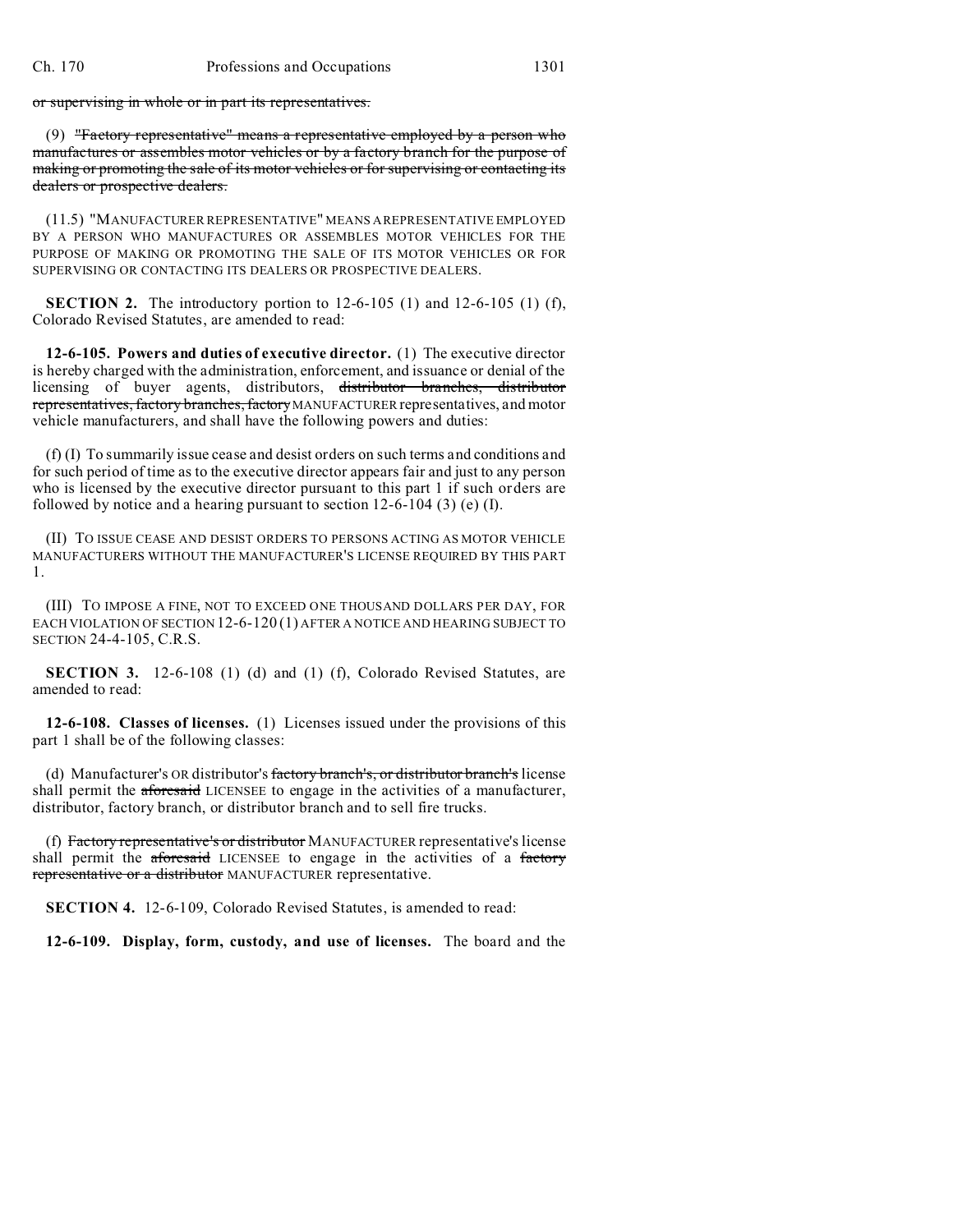executive director shall prescribe the form of the license to be issued by the executive director, and each license shall have imprinted thereon the seal of their offices. The license of each motor vehicle salesperson shall be delivered or mailed to the salesperson's home address and shall be kept by the salesperson at such salesperson's place of employment for inspection by employers, consumers, the executive director, or the board. It is the duty of each motor vehicle dealer, manufacturer, distributor, wholesaler, factory branch, distributor branch, factory representative, distributor MANUFACTURER representative, wholesale motor vehicle auction dealer, or used motor vehicle dealer to display conspicuously such person's own license in such person's place of business. Each license issued pursuant to this part 1 is separate and distinct. It shall be a violation of this part 1 for any person to exercise any of the privileges granted under a license which THAT such person does not hold, or for any licensee to knowingly allow such an exercise of privileges.

**SECTION 5.** 12-6-110 (1) (e) and (1) (f), Colorado Revised Statutes, are amended to read:

**12-6-110. Fees - disposition - expenses - expiration of licenses.** (1) There shall be collected with each application the fee established pursuant to subsection (5) of this section for each of the following licenses:

(e) Factory branch's or distributor branch's license;

(f) Factory representative's or distributor MANUFACTURER representative's license;

**SECTION 6.** 12-6-115 (2), Colorado Revised Statutes, is amended to read:

**12-6-115. Application.** (2) Application for distributor's, distributor branch's, distributor representative's, factory branch's, factory MANUFACTURER representative's, or manufacturer's licenses shall be made to the executive director.

**SECTION 7.** The introductory portions to 12-6-118 (1) and (2), Colorado Revised Statutes, are amended to read:

**12-6-118. Licenses - grounds for denial, suspension, or revocation.** (1) A manufacturer's OR distributor's factory branch's, or distributor branch's license may be denied, suspended, or revoked on the following grounds:

(2) A factory representative's or distributor MANUFACTURER representative's license may be denied, suspended, or revoked on the following grounds:

**SECTION 8.** The introductory portion to 12-6-120 (1), 12-6-120 (1) (b), (1) (i), and (2), and the introductory portion to 12-6-120 (3), Colorado Revised Statutes, are amended to read:

**12-6-120. Unlawful acts.** (1) It shall be unlawful and a violation of this part 1 for any manufacturer, distributor, factory branch, distributor branch, factory representative, or distributor OR MANUFACTURER representative:

(b) To coerce or attempt to coerce any motor vehicle dealer to perform or allow to be performed any act which THAT could be financially detrimental to the dealer or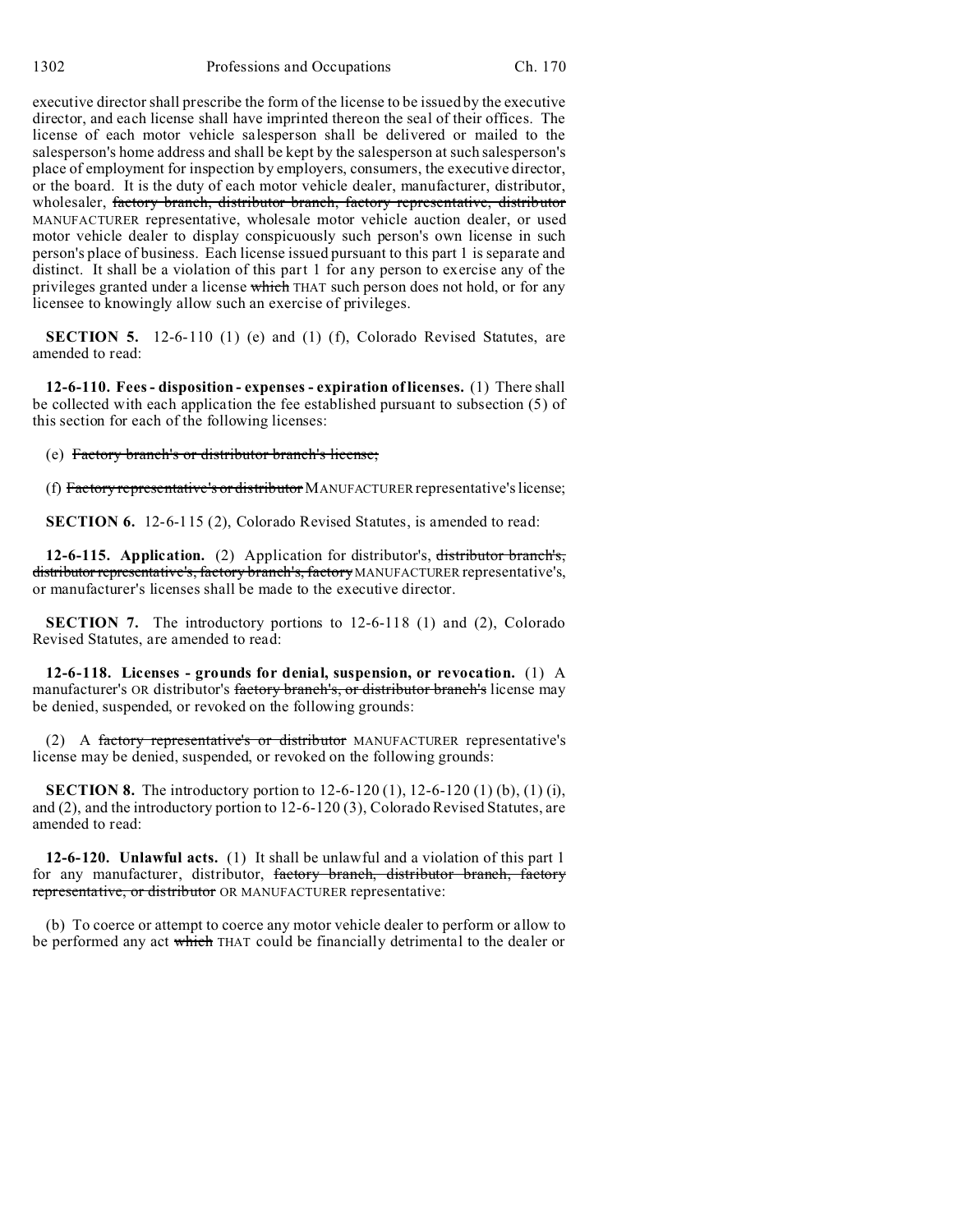which THAT would impair the dealer's goodwill or to enter into any agreement with a manufacturer factory branch, distributor, or distributor branch which THAT would be financially detrimental to the dealer or impair the dealer's goodwill, by threatening to cancel or not renew any franchise between a manufacturer distributor, factory branch, or distributor branch and said dealer;

(i) To refuse to approve, unreasonably, the sale or transfer of the ownership of a dealership by sale of the business or by stock transfer or to refuse to approve, unreasonably, the change in executive management of the dealership; but EXCEPT THAT nothing in this part 1 shall authorize the sale, transfer, or assignment of a franchise or a change of the principal operator without the approval of the manufacturer or distributor; which approval shall not be unreasonably withheld;

(2) It is unlawful for any person to act as a motor vehicle dealer, manufacturer, distributor, wholesaler, factory branch, distributor branch, factory representative, distributor MANUFACTURER representative, used motor vehicle dealer, buyer agent, wholesale motor vehicle auction dealer, or motor vehicle salesperson unless such person has been duly licensed under the provisions of this part 1, except for persons exempt from licensure as a manufacturer pursuant to section 12-6-102 (11); however, such persons shall be required to comply with all other applicable requirements for manufacturers, including, but not limited to, those pertaining to vehicle identification numbers and manufacturers' statements of origin.

(3) It is unlawful and a violation of this part 1 for a buyer BUYER's agent to engage in the following:

**SECTION 9.** 12-6-120.3 (3) (a), Colorado Revised Statutes, is amended to read:

**12-6-120.3. New, reopened, or relocated dealer - notice required - grounds for refusal of dealer license - definitions.** (3) As used in this section:

(a) "Manufacturer" means and includes any A motor vehicle manufacturer, distributor, factory branch, distributor branch, factory representative, or distributor OR MANUFACTURER representative.

**SECTION 10.** 12-6-120.5 (3) (b), Colorado Revised Statutes, is amended to read:

**12-6-120.5. Independent control of dealer - definitions.** (3) As used in this section:

(b) "Manufacturer" means and includes any A motor vehicle manufacturer, distributor, factory branch, distributor branch, factory representative, or distributor MANUFACTURER representative.

**SECTION 11.** 12-6-122 (2) and (3), Colorado Revised Statutes, are amended to read:

**12-6-122. Right of action for loss.** (2) If any person suffers any loss or damage by reason of any unlawful act as provided in section 12-6-120 (1) (a), such person shall have a right of action against the manufacturer, distributor, factory branch, distributor branch, factory representative, or distributor MANUFACTURER